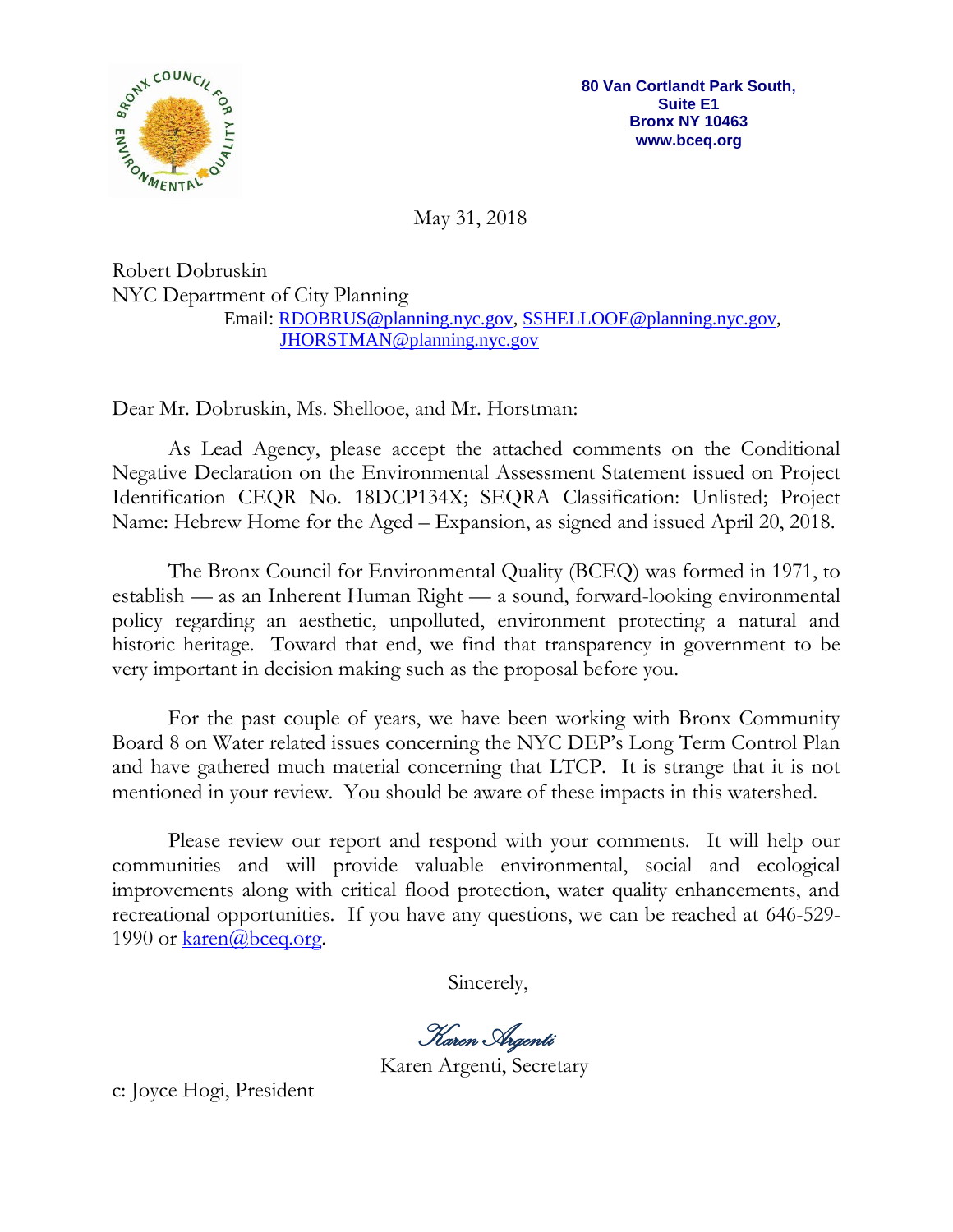#### **INTRODUCTION**

Under 6 [CRR-NY](https://govt.westlaw.com/nycrr/Document/I4ec3ce62cd1711dda432a117e6e0f345?viewType=FullText&originationContext=documenttoc&transitionType=CategoryPageItem&contextData=(sc.Default)) 617.7, we request that the New York City Department of City Planning ("DPC"), as lead agency, rescind the April 20, 2018 Conditional Negative Declaration ("CND") prepared in response to the April 20, 2018 Environmental Assessment Statement for the Hebrew Home for the Aged – Expansion ("Home") identified as CEQR No. 18DCP134X, and immediately issue a positive declaration requiring the preparation of the Draft Environmental Impact Statement (DEIS) Scope of Work, the DEIS and appropriate notice and notifications as required to produce a Final Environmental Impact Statement.

The listed proposed actions have a number of potentially significant irreversible and irretrievable adverse environmental impacts that (I) exceed the SEQRA impact thresholds, (II) were not previously identified and assessed, (III) were inadequately assessed, and (IV) have substantial deficiencies in the proposed mitigation measures.

Accordingly, the SEQRA Classification of "Unlisted" should be changed back to the Type I Action<sup>3</sup> as listed in the Lead Agency Letters. These "actions" are not what the Applicant is building but the permission to change the as-of-right zoning protections, impact the landscape and steep slopes, and changing the essential character of the neighborhood.<sup>"</sup> These impacts and deficiencies require additional investigation<sup>3</sup> due to the likely significant adverse impact on the environment, and on the community's quality of life.

<sup>1</sup> **6 CRR-NY 617.7 Determining significance**. **(d) Conditioned negative declarations** (2) A lead agency must rescind the CND and issue a positive declaration requiring the preparation of a draft EIS if it receives substantive comments that identify: (i) potentially significant adverse environmental impacts that were not previously identified and assessed or were inadequately assessed in the review; or (ii) a substantial deficiency in the proposed mitigation measures.

<sup>2</sup> See footnote 1 on the CND

<sup>3</sup> 6 CRR-NY **617.4 Type I actions.** (a) The purpose of the list of Type I actions in this section is to identify, for agencies, project sponsors and the public, those actions and projects that are more likely to require the preparation of an EIS than Unlisted actions. …… (1) …... For all individual actions which are Type I or Unlisted, the determination of significance must be made by comparing the impacts which may be reasonably expected to result from the proposed action with the criteria listed in section 617.7(c) of this Part.

<sup>4</sup> **6 CRR-NY 617.7 Determining significance. (c) Criteria for determining significance:** (1) To determine whether <sup>a</sup> proposed Type I or Unlisted action may have a significant adverse impact on the environment, the impacts that may be reasonably expected to result from the proposed action must be compared against the criteria in this subdivision. The following list is illustrative, not exhaustive. These criteria are considered indicators of significant adverse impacts on the environment: (i) a substantial adverse change in existing air quality, ground or surface water quality or quantity, traffic or noise levels; a substantial increase in solid waste production; a substantial increase in potential for erosion, flooding, leaching or drainage problems; (ii) the removal or destruction of large quantities of vegetation or fauna; substantial interference with the movement of any resident or migratory fish or wildlife species; impacts on a significant habitat area; substantial adverse impacts on a threatened or endangered species of animal or plant, or the habitat of such a species; or other significant adverse impacts to natural resources; (iii) the impairment of the environmental characteristics of a critical environmental area as designated pursuant to section 617.14(g) of this Part; (iv) the creation of a material conflict with a community's current plans or goals as officially approved or adopted; (v) the impairment of the character or quality of important historical, archeological, architectural, or aesthetic resources or of existing community or neighborhood character; (vi) a major change in the use of either the quantity or type of energy; (vii) the creation of a hazard to human health; (viii) a substantial change in the use, or intensity of use, of land including agricultural, open space or recreational resources, or in its capacity to support existing uses; (ix) the encouraging or attracting of a large number of people to a place or places for more than a few days, compared to the number of people who would come to such place absent the action; (x) the creation of a material demand for other actions that would result in one of the above consequences; (xi) changes in two or more elements of the environment, no one of which has a significant impact on the environment, but when considered together result in a substantial adverse impact on the environment; or (xii) two or more related actions undertaken, funded or approved by an agency, none of which has or would have a significant impact on the environment, but when considered cumulatively would meet one or more of the criteria in this subdivision.

<sup>5</sup> **6 CRR-NY 617.4 Type I actions.** (a) (1) ….

<sup>6</sup> **617.7 (c) Criteria for determining significance** ….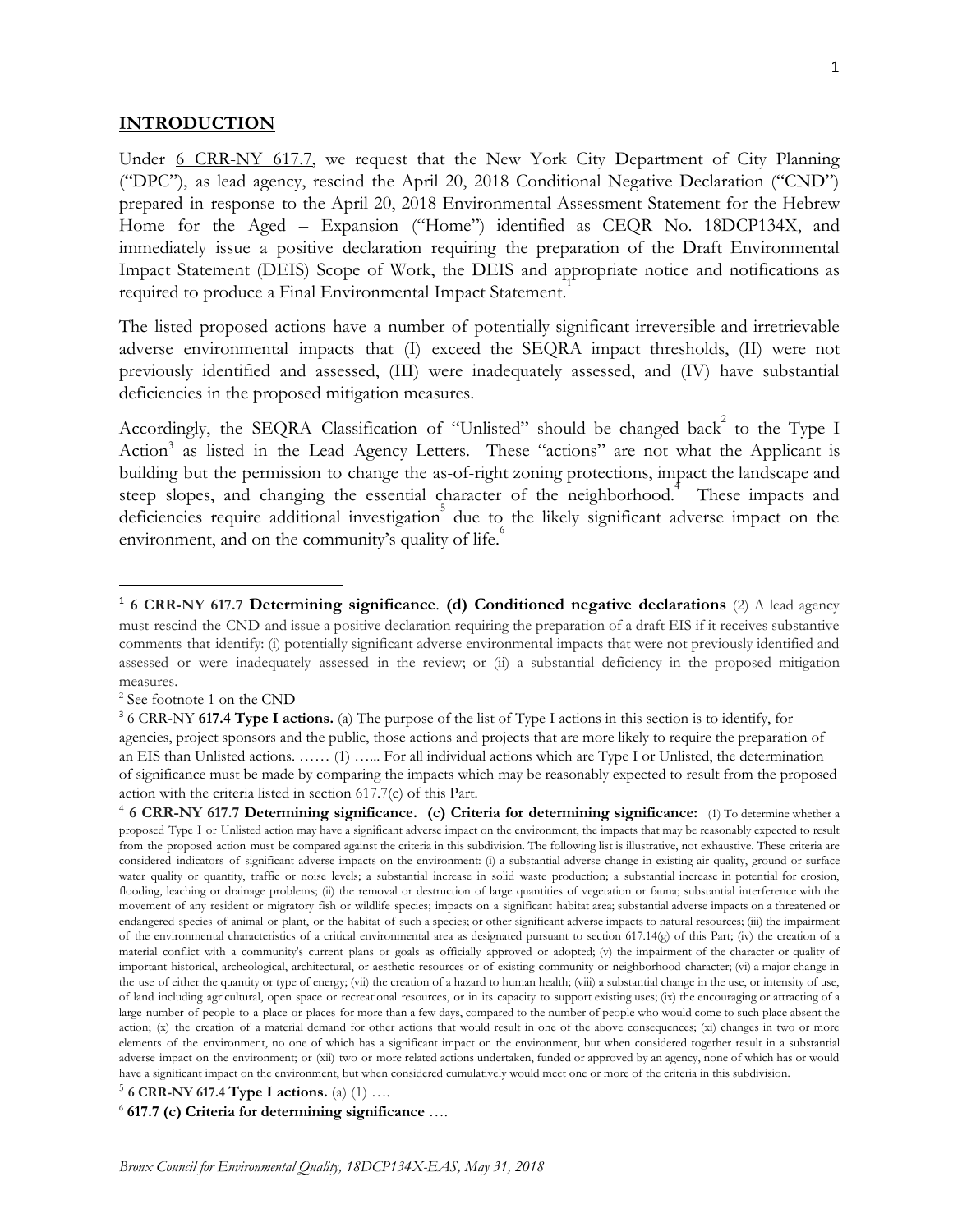# **I. EXCEED THE SEQRA IMPACT THRESHOLDS.**

## **The Zoning and Public Policy Impact.**

The EAS erroneously designates the project's SEQRA Action Classification Type as Unlisted when it meets criteria for designation as Type 1. Here the applicant is seeking a zoning change as the special permit pursuant to ZR Section 74-901 (Long-term care facilities) is to allow for the development of a LTCF in the R1-1 district on the south site -- not as-of-right in that district. The proposed action is not the CCRC, but is the environmental action that includes the disturbance of more than an acre.<sup>9</sup> Part 7 of the EAS shows a temporary disturbance of 398,963 sq.ft. and permanent disturbance of 87,850 sq. ft.<sup>10</sup> Even the permanent disturbance exceeds that threshold by 50%.

> Does the proposed project involve in-ground excavation or subsurface disturbance, including, but not limited to foundation work, pilings, utility  $\lim_{x \to \infty}$  or grading?  $\times$  YES  $\qquad \qquad$  NO NO If "yes," indicate the estimated area and volume dimensions of subsurface disturbance (if known): AREA OF TEMPORARY DISTURBANCE: 398,963 sq. ft. (width x length) VOLUME OF DISTURBANCE: approximately 1,054,200 cubic ft. (width x length x depth) AREA OF PERMANENT DISTURBANCE: 87,850 sq. ft. (width x length)

This zoning change will have irretrievable and irreversible impacts to natural resources in the Special Natural Area District (SNAD), and it will impact the Hudson River. The project area it substantially contiguous to the Hudson River, an open space and recreational area. It is contiguous because: Stormwater discharges directly into the Hudson River, a NYS DEC Significant Natural Community.<sup>11</sup> The project area is mapped as a NYS DEC Natural Community Vicinity.<sup>11</sup>

## <sup>7</sup> **EAS page 1-3 (PDF page 25)**

<sup>8</sup> **6 CRR-NY 617.4 Type I actions.** (b) The following actions are Type I if they are to be directly undertaken, funded or approved by an agency: …. (3) the granting of a zoning change, at the request of an applicant, for an action that meets or exceeds one or more of the thresholds given elsewhere in this list; …..(6) activities, other than the construction of residential facilities, that meet or exceed any of the following thresholds; or the expansion of existing nonresidential facilities by more than 50 percent of any of the following thresholds: (i) a project or action that involves the physical alteration of 10 acres; ….…. (v) in a city, town or village having a population of more than 150,000 persons, a facility with more than 240,000 square feet of gross floor area;

## **<sup>9</sup> 6 CRR-NY 617.4 (b) (6) …. ibid.**

## <sup>10</sup> **EAS Full Form Page 2, Number 7. Physical Dimensions and Scale of Project.**

<sup>11</sup> **6 [CRR-NY](https://govt.westlaw.com/nycrr/Document/I4ec3a764cd1711dda432a117e6e0f345?viewType=FullText&originationContext=documenttoc&transitionType=CategoryPageItem&contextData=%28sc.Default%29) 617.4 Type I actions.** (b)(10) any Unlisted action, that exceeds 25 percent of any threshold in this section, occurring wholly or partially within or substantially contiguous to any publicly owned or operated parkland, recreation area or designated open space, including any site on the Register of National Natural Landmarks pursuant to 36 CFR part 62, 1994 (see section 617.17 of this Part); …

<sup>12</sup> Environmental Resource Mapper,  $\frac{http://www.dec.ny.gov/gis/cm/}{http://www.dec.ny.gov/gis/cm/}{$ . This (Natural Community Vicinity) data layer shows areas within 1/2 mile of the significant natural communities shown in the layer above. If natural resources or potential project impacts are being assessed at a location within this vicinity layer, the nearby significant natural communities should be considered in the assessment.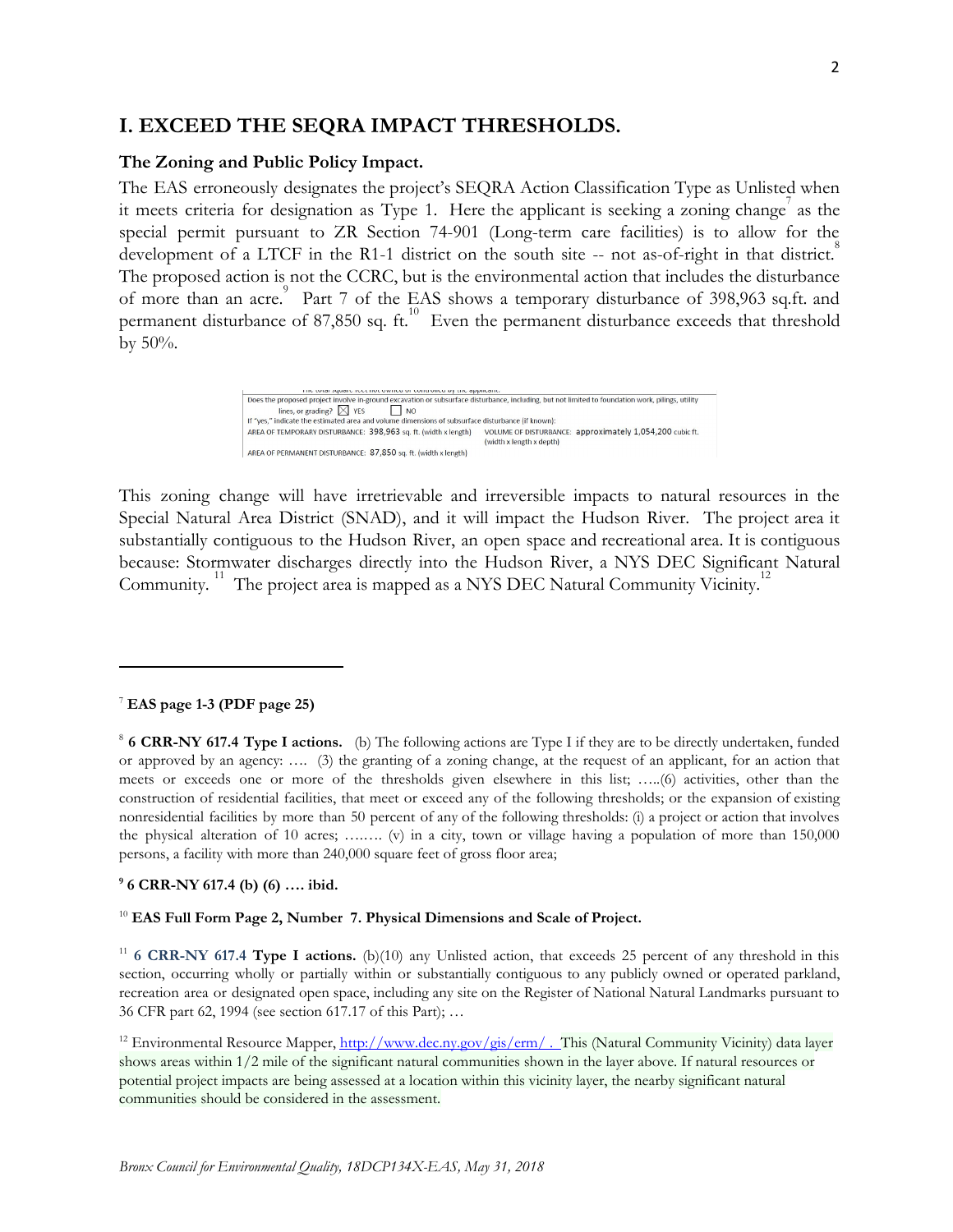# **STORMWATER, CSO, FLOODING**

As stated in the EAS, page 27-2, the proposed project will exceed the water and stormwater thresholds by more than 50% indicating that more than an assessment is needed. The threshold for a preliminary infrastructure analysis would be required if the project:

- is more than 150,000 sq. ft it is more than 4 times that at 633,890 gross sq. ft. (see EAS No. 7 Physical Dimensions and Scale of the Project)
- is more than 25 residential units or  $50,000$  sq. ft. it is 12 times that if you use the same gsf above.
- is more than 5 acres



The Applicant's description of the existing conditions is seems arbitrary and capricious. For a project like this, the applicant should provide an Existing Conditions Master Plan for the past 40 plus years. All other Bronx Community Board 8 community facilities have to show their Master Plan. This Master Plan, located in the SNAD, should include an updated Stormwater Management Plan, the Stormwater Pollution Prevention Plan (for Construction and Maintenance), and the Integrated Pest Management Plan. It should NOT indicate flow into the Hudson River.

facility use

The Hudson River is a United States Environmental Protection Agency (EPA) designated Historic American Heritage Rivers<sup>13</sup> and a New York State Critical Area. As such, careful consideration should be followed by the landowners near or in close proximity to the River. Hopefully, the Master Plan would be presented at part of the DEIS so the impacts that may be reasonably expected to result from the proposed action can be compared against CEQR criteria.

<sup>&</sup>lt;sup>13</sup> [en.m.wikipedia.org/wiki/American\\_Heritage\\_Rivers](http://en.m.wikipedia.org/wiki/American_Heritage_Rivers)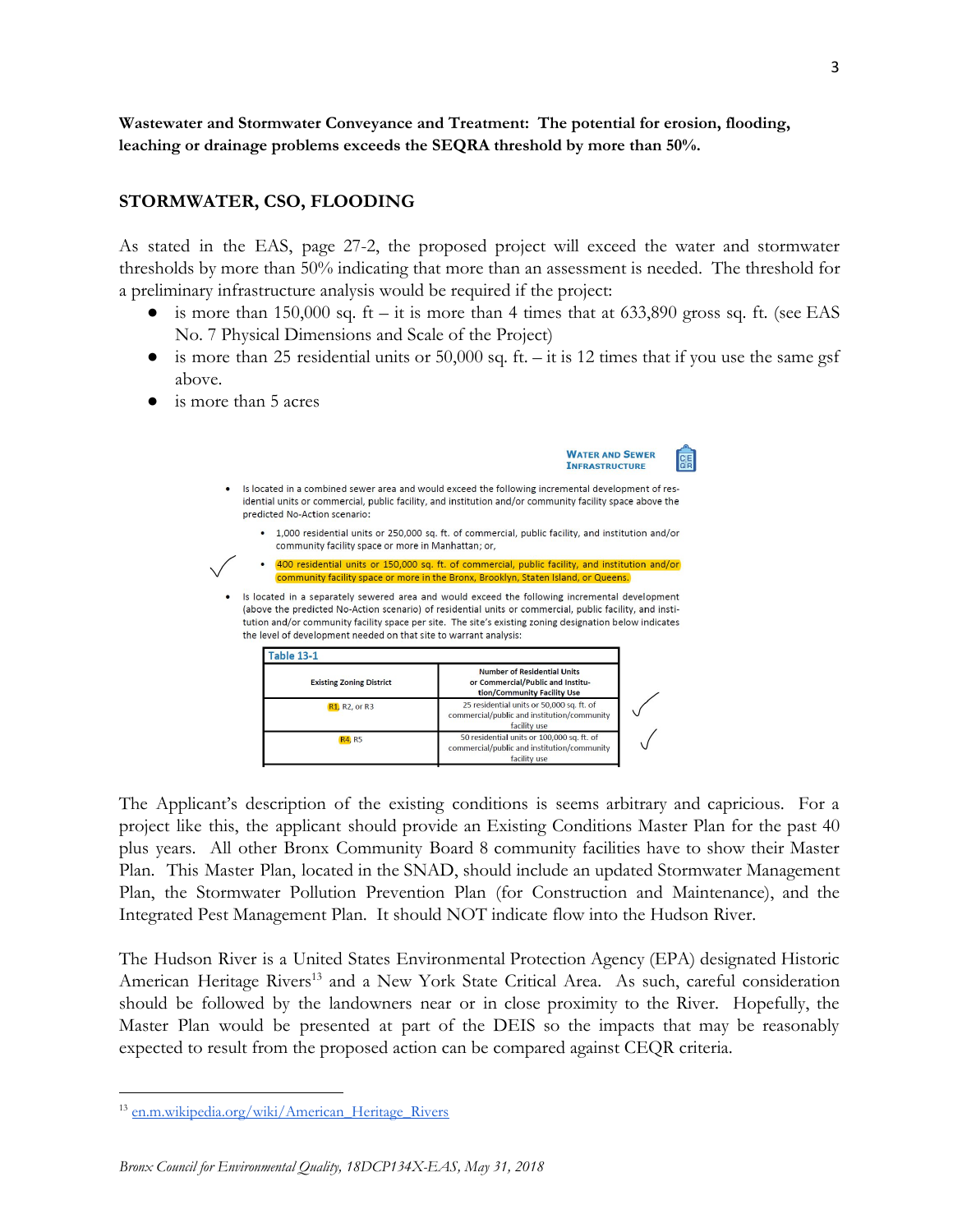It is most doubtful that the applicant's statement is true: "and a portion in which stormwater flows directly into the Hudson River" since that is not allowed. More than likely, extra runoff may meander to the outfall at 254<sup>th</sup> Street – which frequently overflows onto the street flooding that area, then is piped to the Wards Island system. These outfalls overflow into the Harlem River on heavy rainfall events – adding to the pollution of that River impacting Environmental Justice (EJ) areas located there. At the upper part of the Harlem River is the largest outfall in the City of New York – a Tier 1 which means it is half of the total outfall. In a wet or dry event, the system is already overloaded, so any new runoff is a problem. The fact that it is a small amount compared to the treatment plant size is not important, as it may not get there if the applicant increases the amount of stormwater going into the pipe causing both sewage and stormwater to go together into the Harlem River.

Furthermore, the applicant states and the Lead Agency did not review the info used in this section. Applicant mentions data from the "Open Sewer Atlas NYC" (EAS page 27-3), but this information should be retrieved from the New York City Department of Environmental Protection (DEP). The DEP would have been clear that WI-053 on West 254<sup>th</sup> Street does not go to the Hudson River. Applicant should know this as it part of the Master Plan and Stormwater Management Plans. The Open Sewer Atlas is part of the NYC Soil and Water Conservation District programming and that web page and the maps clearly state: "This map is intended for illustrative purposes only. Drainage areas and infrastructure may not be accurately depicted and should not be used for planning purposes."

We note there is no mention of the NYC DEP's Long Term Control Plan for the Open Waters Section which includes the Harlem and Hudson Rivers.

This is an opportunity for the Home to extend their excellent reputation for caring to reflect upon the natural environment and to begin working on the "gold standard" of zero discharge with a series of natural basins or rain gardens to capture the runoff, hold it in rain barrels to water the plantings, and allow the water to remain *insitu.*

# **WATERFRONT REVITALIZATION PROGRAM**

These maps indicate that the project site is in the Hudson River Critical Area and the Waterfront Revitalization Program (WRP).



The WRP Consistency Assessment Form agrees and since the total property is within the zone, we urge that the Applicant review the policy, including Policy 5. …..The discharge of wastewater into surface or groundwater is regulated by the NYS Dept. of Environmental Conservation under the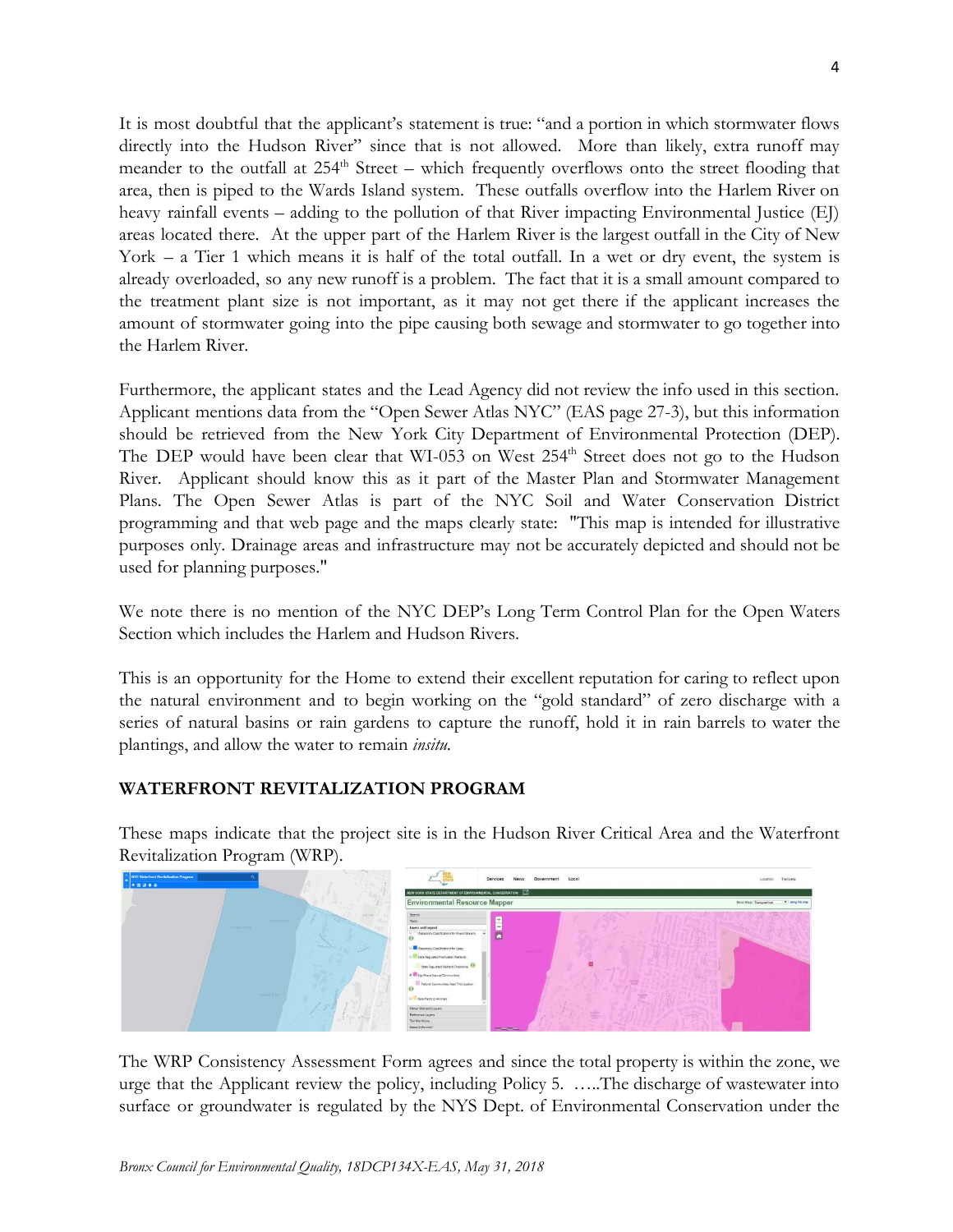State Pollutant Discharge Elimination System (SPDES). As part of the SPDES permitting process, a Stormwater Pollution Prevention Plan (SWPPP) must be developed for construction areas greater than one acre in separate sewer or direct discharge areas, which are common along the waterfront. The SWPPP must outline and describe stormwater controls for during and post-construction. This is from the WRP:

5.2 Protect the quality of New York City's waters by managing activities that generate nonpoint source pollution.

A. Use sustainable stormwater management strategies, such as green infrastructure, use of permeable surfaces, on-site detention, and the preservation and enhancement of vegetation, wetlands, and ecosystems to minimize nonpoint discharge into coastal waters of excess nutrients, organics, eroded soils, and pollutants, and to control stormwater runoff from roadways and other developed areas.

B. Minimize nonpoint source pollution of coastal waters using the following approaches listed in order of priority: (1) avoid pollution by limiting sources; or (2) reduce pollutant loads to recipient waters by managing unavoidable sources.

## **TRANSPORTATION**

An assessment of transportation will be provided in the DEIS, as described in the Draft Scope. Based on preliminary estimates, the Proposed Actions are expected to generate more than 50 additional vehicular trips in the weekday AM, midday, and PM peak hours, as well as in the Saturday midday peak hour. The Proposed Actions are expected to generate 50 or more vehicles per hour during each of the peak hours through one or more intersection. Therefore, a detailed traffic analysis is warranted, not just an assessment. The area has underserved mass transit and vehicular transportation is the most utilized method of travel. This should be described and mitigated in the Scope and DEIS. A detailed safety assessment at the study locations should also be included.

Based on preliminary estimates, there are expected to be more than 200 project-generated pedestrian trips in all peak hours, which include walk-only trips as well as the pedestrian component associated with walking between the Project Site and other modes of travel, such as subway stations and bus stops. Although these pedestrian trips would also be dispersed throughout the surrounding area, concentrations of new pedestrian trips exceeding the 200-trip *CEQR Technical Manual* threshold may occur during one or more peak hours along corridors in the immediate vicinity of the Project Site and along corridors connecting the site to area transit services. A detailed pedestrian analysis is warranted and will be provided in the Scope and DEIS.

## **AIR QUALITY**

Under CEQR, an air quality analysis determines whether a proposed project would result in stationary or mobile sources of pollutant emissions that could have a significant adverse impact on ambient air quality, and also considers the potential of existing sources of air pollution to impact the proposed uses. The Proposed Actions would require an air quality analysis including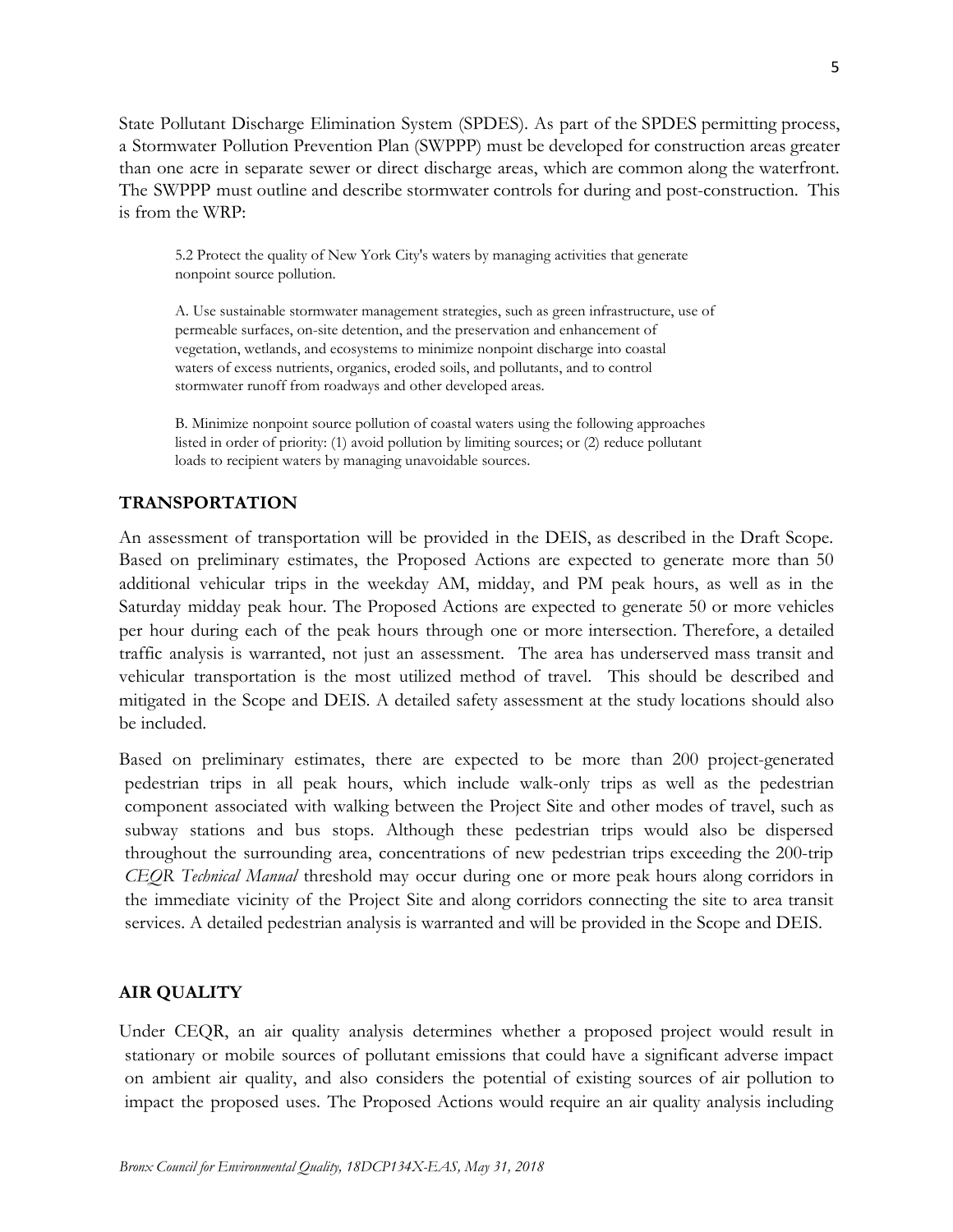both mobile and stationary sources. The Proposed Actions would result in the conditions outlined in Sections 210 and 220 of Chapter 17 of *the CEQR Technical Manual*. Therefore, consistent with the guidelines of the *CEQR Technical Manual*, an assessment of air quality should be provided in the Scope and DEIS. The air quality assessment will consider the potential impacts on air quality from project-generated vehicle trips and parking facilities, as well as heat and hot water systems, and from existing industrial uses in the surrounding area on the Proposed Project. It should also describe the impact on the Yonkers community to the north of the project site - which may also qualify for an EJ examination.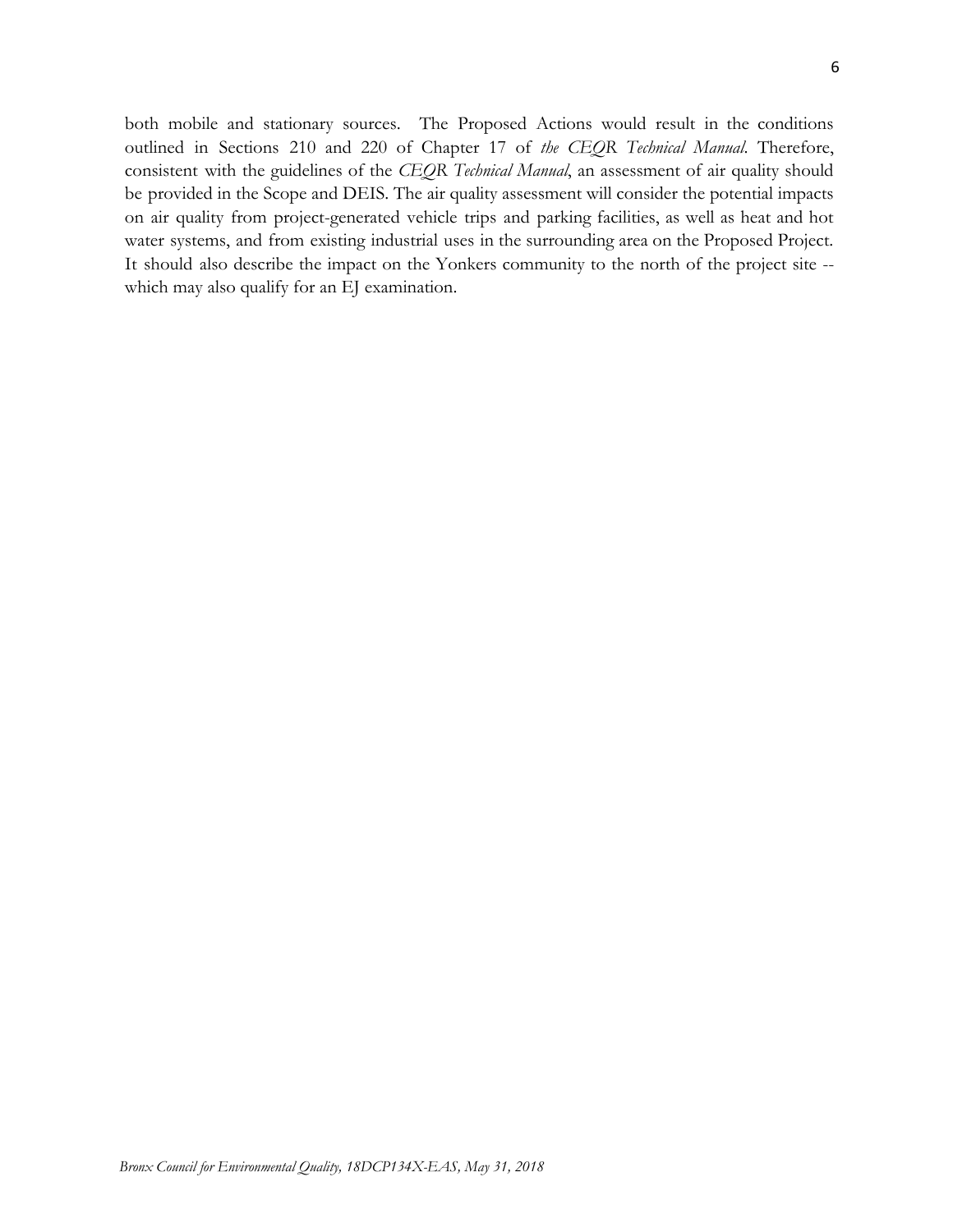# **II. NOT PREVIOUSLY IDENTIFIED AND ASSESSED.**

**The Lead Agency failed to identify other serious impacts as required by SEQRA.** This will **<sup>14</sup>** be examined in the next two sections II and III.

According to SEQRA, the lead agency should review other serious impacts, such as to … the removal or destruction of large quantities of vegetation or fauna; interference with the movement of any resident or migratory fish or wildlife species; impacts on a significant habitat area; impacts on a threatened or endangered species of animal or plant, or the habitat of such a species; or impacts to natural resources; impairment of the environmental characteristics of a critical environmental area<sup>13</sup>; material conflict with a community's current plans or goals as officially approved or adopted; impairment of the character or quality of important historical, archeological, architectural, or aesthetic resources or of existing community or neighborhood character; substantial change in the use, or intensity of use, of land including …. open space or recreational resources, or in its capacity to support existing uses; …." These criteria are considered indicators of significant adverse impacts on the environment.

## **NEIGHBORHOOD CHARACTER**

A neighborhood character assessment considers how elements on the environment combine to create the context and feeling of a neighborhood and how a project may affect that context and feeling. To determine a project's effects on neighborhood character, a neighborhood's contributing elements are considered together.

An assessment of neighborhood character is generally needed when a proposed project has the potential to result in significant adverse impacts in the areas of land use, socioeconomic conditions, open space, urban design and visual resources, historic and cultural resources, transportation, and noise, or when the project may have moderate effects on several of these elements that define a neighborhood's character. In particular, when institutions and community facilities start to overtake the population, the change in neighborhood character is eminent. This not as of right Proposed Actions would affect one or more of the constituent elements of the Project Site's neighborhood character, including land use patterns, urban design, historic and cultural resources, and levels of traffic and noise. Therefore, an analysis of the Proposed Actions' effects on neighborhood character should be provided in the SCOPE and DEIS.

<sup>14</sup> 6 CRR-NY 617.7 Determining significance. **(c) Criteria for determining significance: …..**

**<sup>15</sup>617.14 Individual agency procedures to implement SEQR.** (g) A local agency may designate a specific geographic area within its boundaries as a critical environmental area (CEA). A state agency may also designate as a CEA a specific geographic area that is owned or managed by the state or is under its regulatory authority. ….. (4) Following designation, the potential impact of any Type I or Unlisted Action on the environmental characteristics of the CEA is a relevant area of environmental concern and must be evaluated in the determination of significance prepared pursuant to section 617.7 of this Part.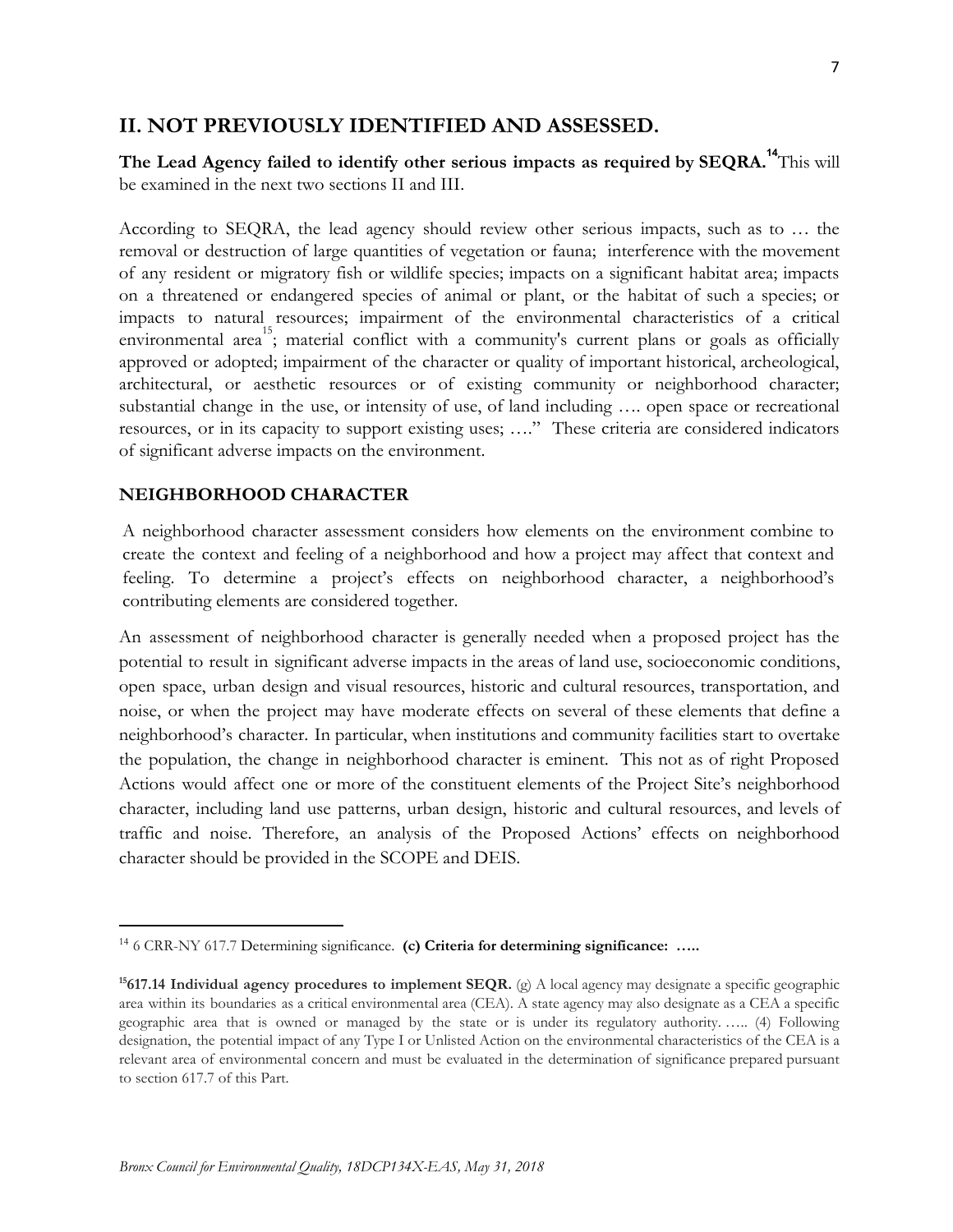# **OPEN SPACE**

An open space assessment is typically warranted if an action would directly affect an open space or if it would increase the population by more than:

- 350 residents or 750 workers in areas classified as "well-served areas;"
- 50 residents or 125 workers in areas classified as "underserved areas;"
- 200 residents or 500 workers in areas that are not within "well-served" or "underserved areas."

Since the Project Site does not have open space and the population will be increased by more than 200 residents, the preliminary assessment was conducted. In the past, the south Site had private open space, which in the past was available for local residents. Therefore, the Proposed Project will have a direct adverse effect on the loss of private open spaces and scenic views of the Hudson River and the Palisades. Furthermore, the Proposed Project does not provide open space that would be publicly accessible to the scenic views, at this time. The proposed project is expected to introduce approximately 585 new residents to the project site (greater than 200 residents), and would create additional demand for open space.

The Project Site is located in an area that is underserved by open space. The CEQR Technical Manual states that for a project located in areas that are not within well-served or underserved areas, an open space assessment should be conducted if it would generate more than 200 residents or 500 workers. Since the Proposed Actions would generate a net increase of approximately 500 residents over the No-Action condition, as calculated in the EAS form, residential and day-time populations open space assessments should be provided in the Draft Scope and DEIS.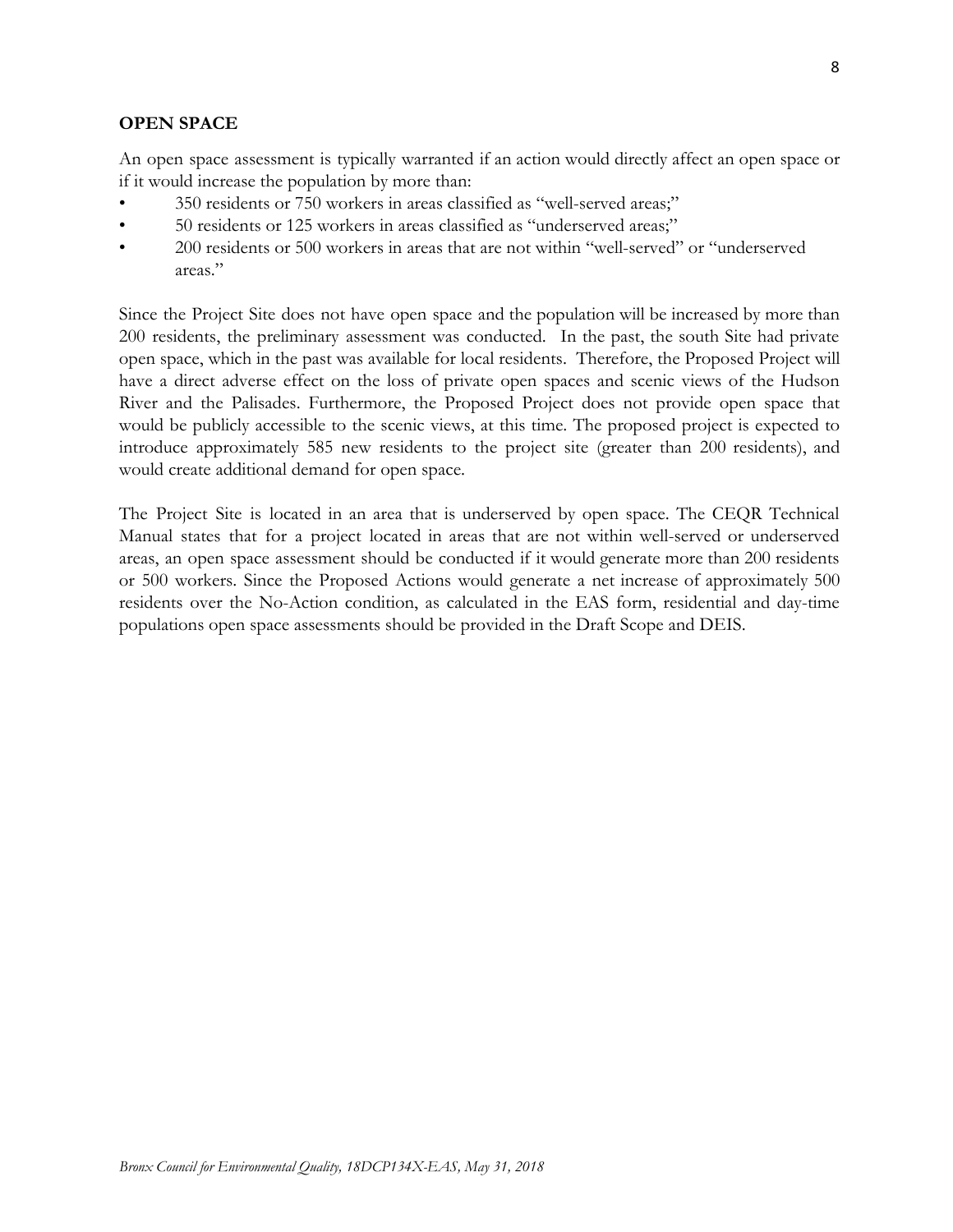# **III. INADEQUATELY ASSESSED IMPACTS.**

Traffic or noise levels were inadequately assessed. There is no enough information concerning the route that the trucks will take to the project site. The streets are narrow and winding and not made for large commercial vehicles. The applicant should describe the manner of travel to and from the site. Will they exit the Major Deegan I-87 at Yonkers Avenue to Nepperhand to 261<sup>st</sup> Street? Will the return trip follow the same path and what will the impact of the left turn do to the rush hour traffic? What time of day will the trucks arrive? Will they be asking for extra time to start and work on the weekends? How will this be handled by the local precinct? Will the trucks exit at Van Cortlandt Avenue to Broadway and make a left turn on Mosholu to get to Riverdale Avenue? Solid waste was not adequately assessed. Will there be an increase in solid waste production? Will that be by private carter or will the DSNY pick up?

## **HAZARDOUS MATERIALS**

The potential for significant impacts from hazardous materials can occur when: (a) hazardous materials exist on a site; and (b) a project would increase pathways to their exposure; or (c) a project would introduce new activities or processes using hazardous materials, thereby increasing the risk of human or environmental exposure. An analysis should be conducted for any site with the potential to contain hazardous materials or if any future redevelopment is anticipated. Given the land use history of the Project Site and/or parcels in close proximity, potential exposure to hazardous materials could occur as the result of the Proposed Actions. Therefore, an assessment of hazardous materials on the Project Site (as referenced by the April 3, 2018 DEP letter from Wei Yu, Deputy Director, Hazardous Materials, EAS page 160) will be in the Draft Scope and DEIS.

## **CONSTRUCTION**

Construction impacts, although temporary, can include disruptive and noticeable effects of a project. Determination of their significance and need for mitigation is generally based on the duration and magnitude of the impacts. Construction impacts are considered when construction activity could affect traffic conditions, archaeological resources, the integrity of historic resources, community noise levels, and air quality conditions. In addition, because soils and slopes are disturbed during construction, any project proposed for a site that has been found to have the potential to contain hazardous materials should also consider the possible construction impacts that could result from contamination.

A construction assessment is typically warranted if construction activities lasting longer than two years; … involving the closing, narrowing, or otherwise impeding of traffic, transit, or pedestrian elements; ..involving multiple buildings; …involving the operation of several pieces of diesel equipment in a single location; … resulting in the closure or disruption of a community facility service; .... disturbing a site containing or adjacent to a natural resources; and/or ... occurring on multiple sites in the same geographic area. Construction of the Proposed Project is expected to occur from through 2024. As construction would take place over a period greater than two years, it is therefore considered long-term the Scope and DEIS should be undertaken. The preliminary assessment evaluated the duration and severity of the disruption or inconvenience to nearby sensitive receptors, in consideration of the potential for combined effects from construction on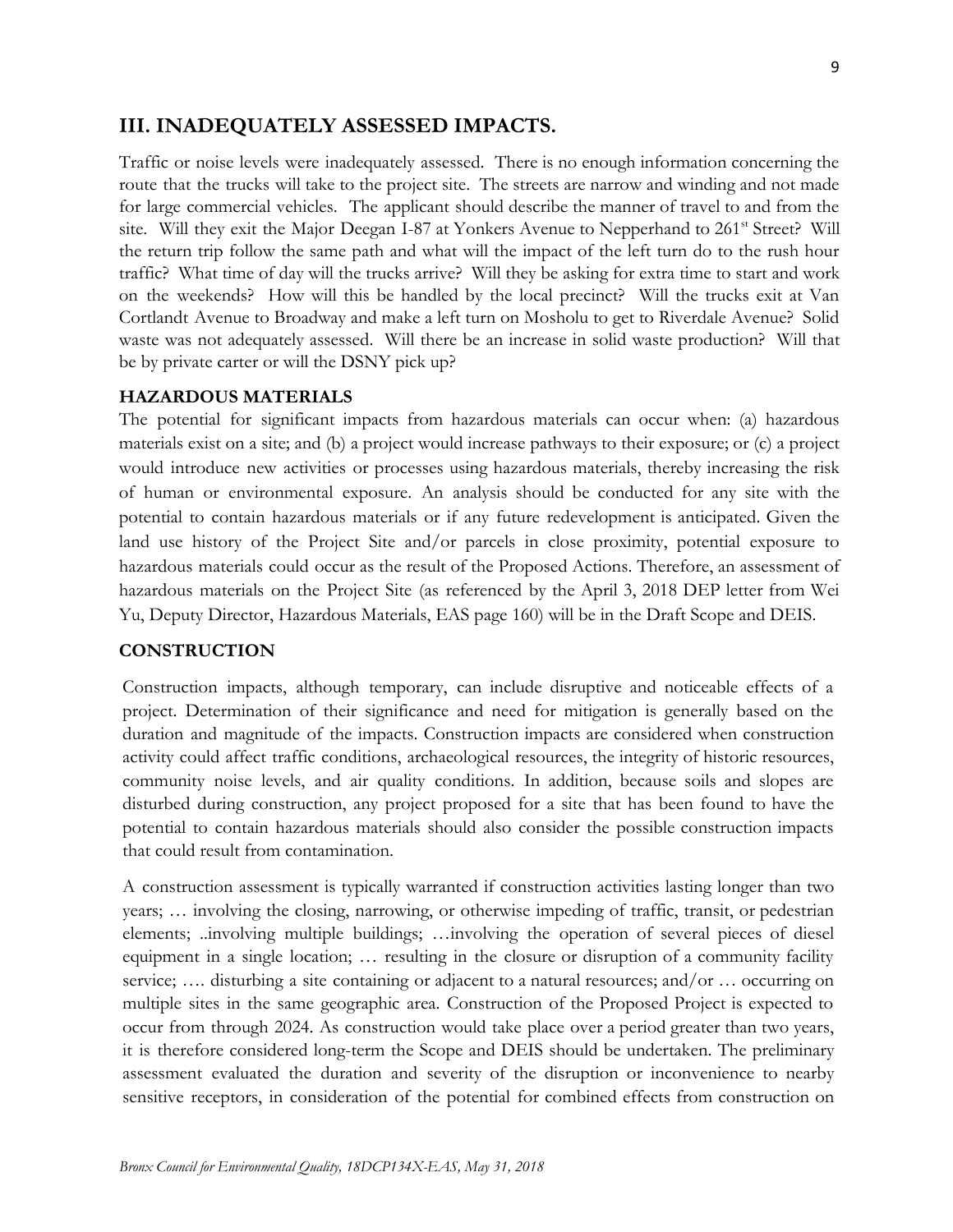the Project Site and in the surrounding area. Given the multiple buildings that would be developed on the Project Site and the anticipated construction period, a detailed construction impact analysis should be prepared for one or more technical areas and reported as listed in Scope and DEIS.

## **SHADOWS**

A shadow assessment is required for a proposed project that would result in a new structure(s), or addition(s) to existing structure(s) that are greater than 50 feet in height and/or adjacent to an existing sunlight-sensitive resource. The Proposed Actions would facilitate the development of a 12-story building and community facility development on the Project Site. Building heights of the proposed 12-story CCRC North building would be constructed to a height of 138 feet, which, in comparison to the existing Goldfine Pavilion (to be demolished), would be approximately 84 feet taller. In comparison to Resnick Pavilion, the tallest existing building on the project site, CCRC North would be approximately 11 feet taller. Therefore, the 12-story CCRC North building (to the right in the figures) would be the most prominent of the proposed project's buildings within the study area. We disagree with Applicants assumption that the shadows cast on the Hudson River, a sunlight-sensitive resource, from the development of the buildings would not pose a threat to the aquatic habitat because the shadows would be of short duration. As the Proposed Actions would result in structures greater than 50 feet in height, consistent with *CEQR Technical Manual* guidelines, an analysis of the Proposed Actions' potential to result in shadow impacts on sunlight-sensitive resources is warranted and should be provided in the Draft Scope and the DEIS.

## **URBAN DESIGN AND VISUAL RESOURCES**

An urban design assessment is needed when a project may have effects on one or more of the elements that contribute to a pedestrian's experience of public space. These elements include streets, buildings, visual resources, open spaces, natural resources, wind, and sunlight. A preliminary analysis of urban design and visual resources is considered appropriate when there is the potential for a pedestrian to observe, from the street level, a physical alteration beyond that allowed by existing zoning, including the following: (1) projects that permit the modification of yard, height, and setback requirements; and (2) projects that result in an increase in built floor area beyond what would be allowed "as-of-right" or in the future without the proposed project. A detailed analysis is stipulated for projects that would result in substantial alterations to the streetscape of the neighborhood by noticeably changing the scale of buildings.

The Proposed Actions would result in physical changes to the Project Site beyond the bulk and form currently permitted as-of-right. These changes could affect a pedestrian's experience of public space, thereby requiring an urban design assessment. Therefore, an assessment of urban design and visual resources will be provided in the Draft Scope of Work and the Draft Environmental Impact Statement.

## **NATURAL RESOURCES**

The *CEQR Technical Manual* defines a natural resource as the City's biodiversity (plants, wildlife and other organisms); any aquatic or terrestrial areas capable of providing suitable habitat to sustain the life processes of plants, wildlife, and other organisms; and any areas capable of functioning in support of the ecological systems that maintain the City's environmental stability. Such resources include ground water, soils and geologic features; numerous types of natural and human-created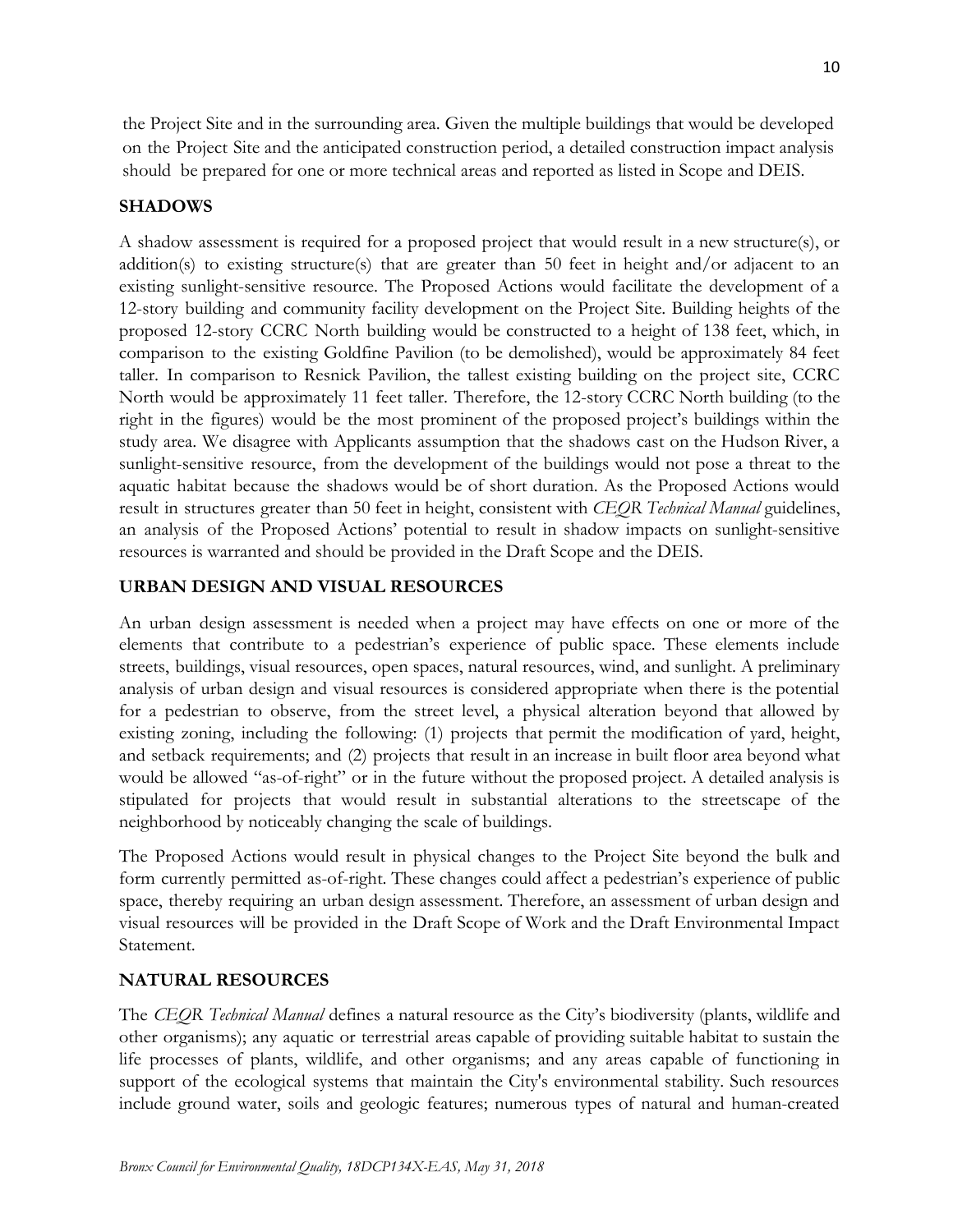aquatic and terrestrial habitats (including wetlands, dunes, beaches, grasslands, woodlands, landscaped areas, gardens, parks, and built structures); as well as any areas used by wildlife.

A natural resources assessment is appropriate if a natural resource is present on or near a project site, and the project would, either directly or indirectly, cause a disturbance of that resource. The Project Site is in the Special Natural Area District, is surrounded by natural resources, including the Hudson River and views of the Palisades. Therefore, a natural resources assessment is warranted, as a significant adverse impact related to natural resources would occur.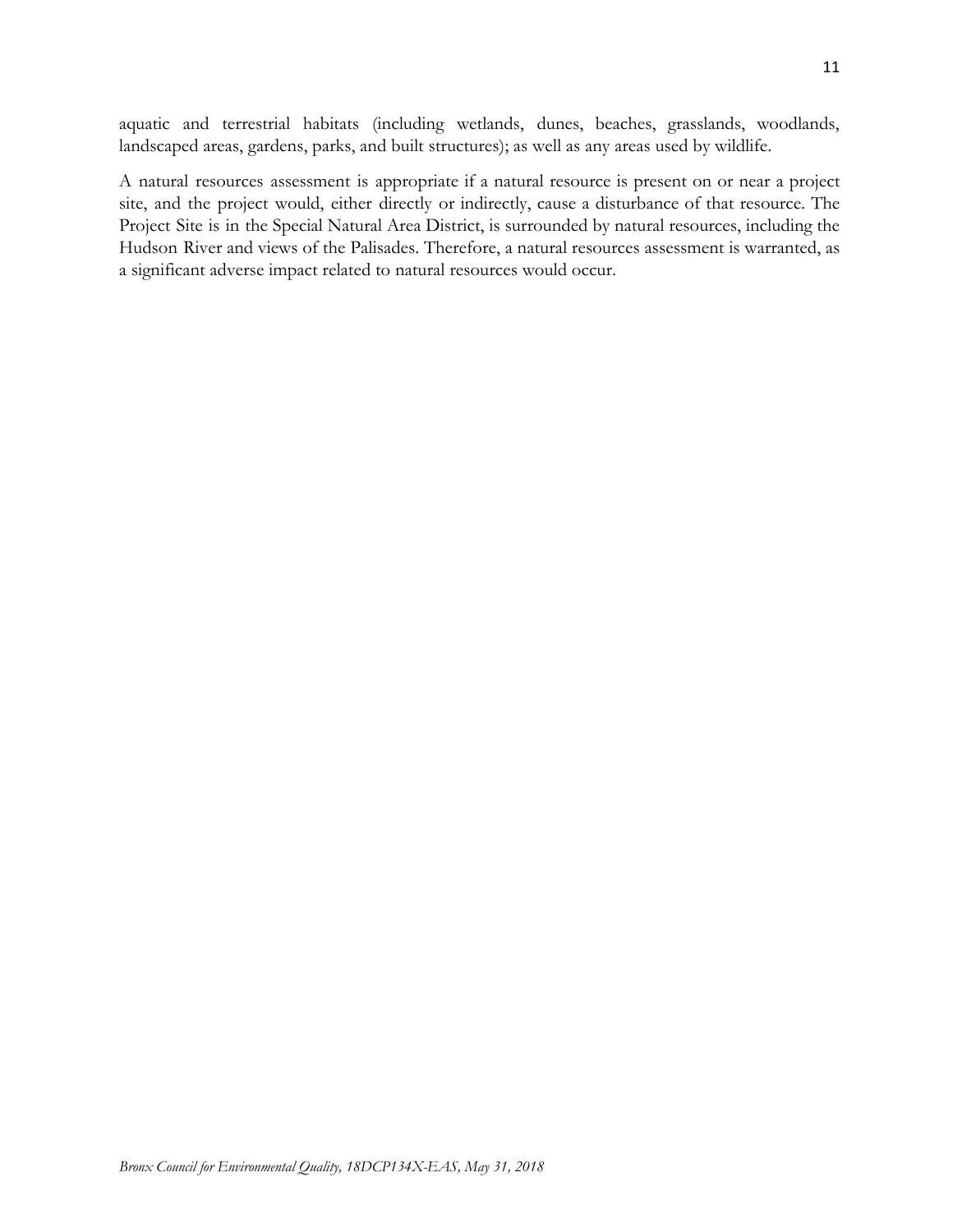# **IV. SUBSTANTIAL DEFICIENCIES IN THE PROPOSED MITIGATION MEASURES.**

The applicant track record on protecting the natural resources for the environment and the community is questionable. One can easily review the New York City Department of Buildings online BIS files and check the Environmental Control Bureau ("ECB") violations over the years. See below. In addition, the existence of the list of Restrictive Declarations for passed zoning inaccuracies would indicate that the (E) designations for the property should not have been given. Together, we find the proposed mitigations measures to be deficient.

This Applicant has proven the need for extensive oversight. We suggest a Citizens Advisory Committee or a Facilities Management Committee to manage the construction and later the operation of the facilities. We note that the facility is larger than the 400 beds of most large hospitals in New York State upstate towns outside of NYC. We also note that the community area that surrounds it is more like upstate areas. CB8 would be a good partner on this.

We also suggest that the mitigation be put into one document and become part of the Restrictive Declaration. The fact that there are restoration programs that CPC has added to this proposal only proves the point that this Applicant is not serious in protection the natural environment or following the rules and standard operating procedures.

See the chart below of their DOB record. You already know about the list of restrictive declarations.

## **HEBREW HOME ECB VIOLATIONS – QUICK LIST**

## **5933 Lot 230:**

<http://a810-bisweb.nyc.gov/bisweb/ECBQueryByLocationServlet?requestid=8&allbin=2098565>

2010.03.18 EXCAVATION OF SOIL FROM CROWN OF CLIFF Section 9 of this permit says it was filed to address violations (Was there a SNAD approval?): [http://a810-bisweb.nyc.gov/bisweb/WorkPermitDataServlet?allisn=0002076089&allisn2=0001748531&allbi](http://a810-bisweb.nyc.gov/bisweb/WorkPermitDataServlet?allisn=0002076089&allisn2=0001748531&allbin=2098565&requestid=6) [n=2098565&requestid=6](http://a810-bisweb.nyc.gov/bisweb/WorkPermitDataServlet?allisn=0002076089&allisn2=0001748531&allbin=2098565&requestid=6)

2010.03.23:

FAIL TO SAFEGUARD ALL PERSONS/PROPERTY AFFECTED BY CONST OPERATIONS.THE FILL THAT WAS ADDED TO THE EARTH SLOPE FACING THE MTA RAILROAD TRACKS CREATED AN UNSAFE CONDITION & THE STRUCTURAL STABILITY OF THE EART <http://a810-bisweb.nyc.gov/bisweb/ECBQueryByNumberServlet?requestid=6&ecbin=34845603P>

2010.04.10

FAILURE TO PROVIDE PROTECTION AT SIDES OF EXCAVATION. NOTED: FAILURE TO PROVIDE SHEET, SHORING, BRACING OR STABLE 45 DEGREE ANGLE OF REPOSEON EARTH CUTS IN EXCESS OF 5 FT. REM: PROV. STABLE ANGLE OF REPOSE 45 <http://a810-bisweb.nyc.gov/bisweb/ECBQueryByNumberServlet?requestid=6&ecbin=34832998X>

2015.05.22, listed as OPEN: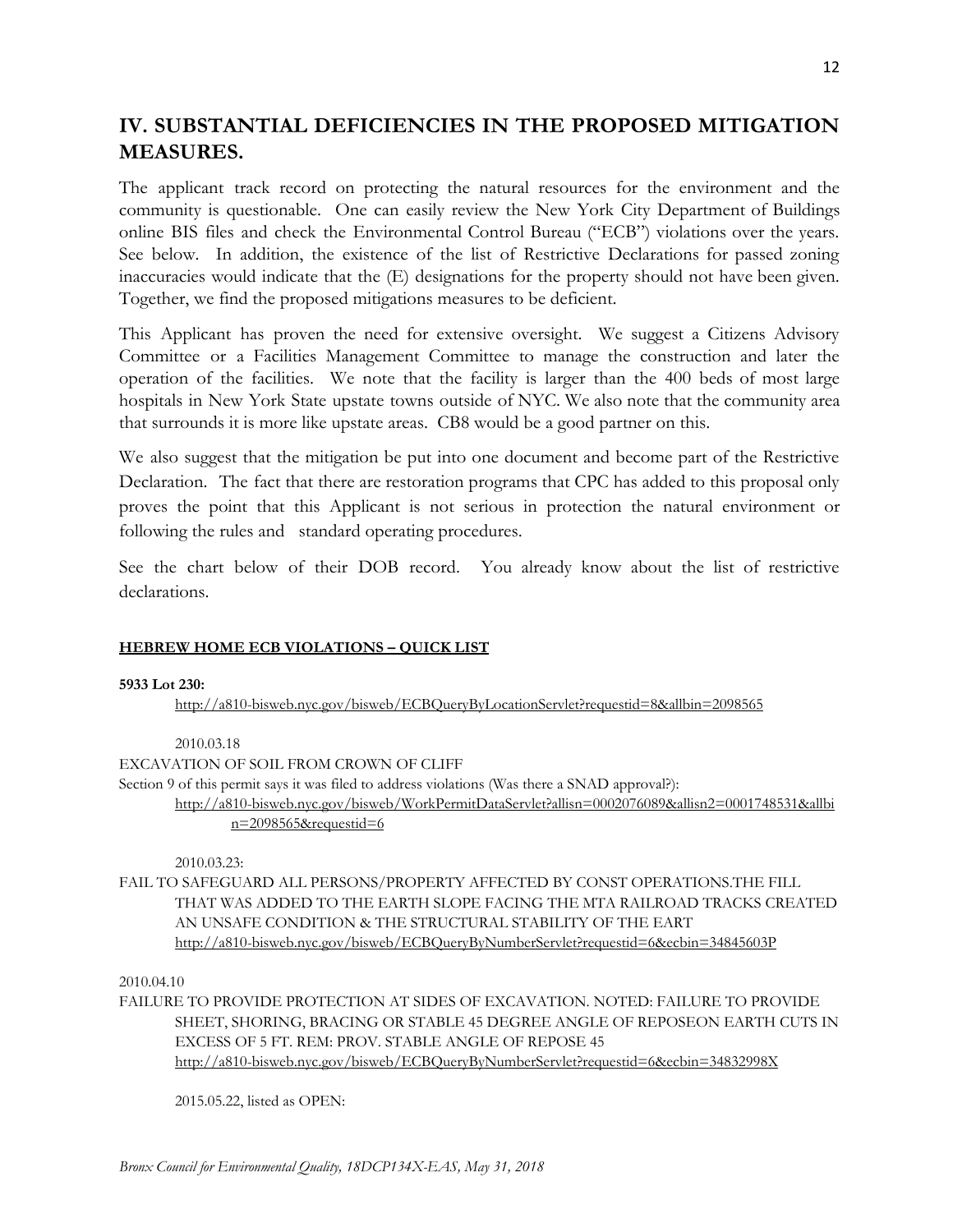ALTERED/CHANGED BLDG W/O A VALID C/O. <http://a810-bisweb.nyc.gov/bisweb/ECBQueryByNumberServlet?requestid=6&ecbin=35015256N>

#### **5933 Lot 55**

DOB violations list (mostly boilers & elevators with many active or noted as failure to remedy) [http://a810-bisweb.nyc.gov/bisweb/ActionsByLocationServlet?requestid=1&allbin=2086132&allinquirytype](http://a810-bisweb.nyc.gov/bisweb/ActionsByLocationServlet?requestid=1&allbin=2086132&allinquirytype=BXS4OCV3&stypeocv3=V) [=BXS4OCV3&stypeocv3=V](http://a810-bisweb.nyc.gov/bisweb/ActionsByLocationServlet?requestid=1&allbin=2086132&allinquirytype=BXS4OCV3&stypeocv3=V)

ECB: <http://a810-bisweb.nyc.gov/bisweb/ECBQueryByLocationServlet?requestid=1&allbin=2086132> 2012.11.21 FAILURE TO MAINTAIN BUILDING IN CODE-COMPLAINT MANNER:SERVICE EQUIPMEN T-ELEVATOR PER BC3001.2;27-987 <http://a810-bisweb.nyc.gov/bisweb/ECBQueryByNumberServlet?requestid=2&ecbin=38223895P>

### **5933 Lot 210 -** elevators

### **5933 Lot 224**

## **<http://a810-bisweb.nyc.gov/bisweb/ECBQueryByLocationServlet?requestid=1&allbin=2116428>**

- 2001.07.27 ALTERED BUILDING OCCUPIED WITHOUT A VALID CERTIFICATE OF OCCUPANCY C OF O #200301048T-7 EXPIRED 02/17/2001 REMEDY OBTAIN A VALID C OF O **<http://a810-bisweb.nyc.gov/bisweb/ECBQueryByNumberServlet?requestid=2&ecbin=34289244H>**
- **2001.11.09** ALTERED BUILDING OCCUPIED W/O A VALID CERTIFICATE OF OCCUPANCY : ALT # 206301048 REMEDY : OBTAIN A VALID C OF O <http://a810-bisweb.nyc.gov/bisweb/ECBQueryByNumberServlet?requestid=2&ecbin=34305975Z>

**5933 Lot 225 -** elevators